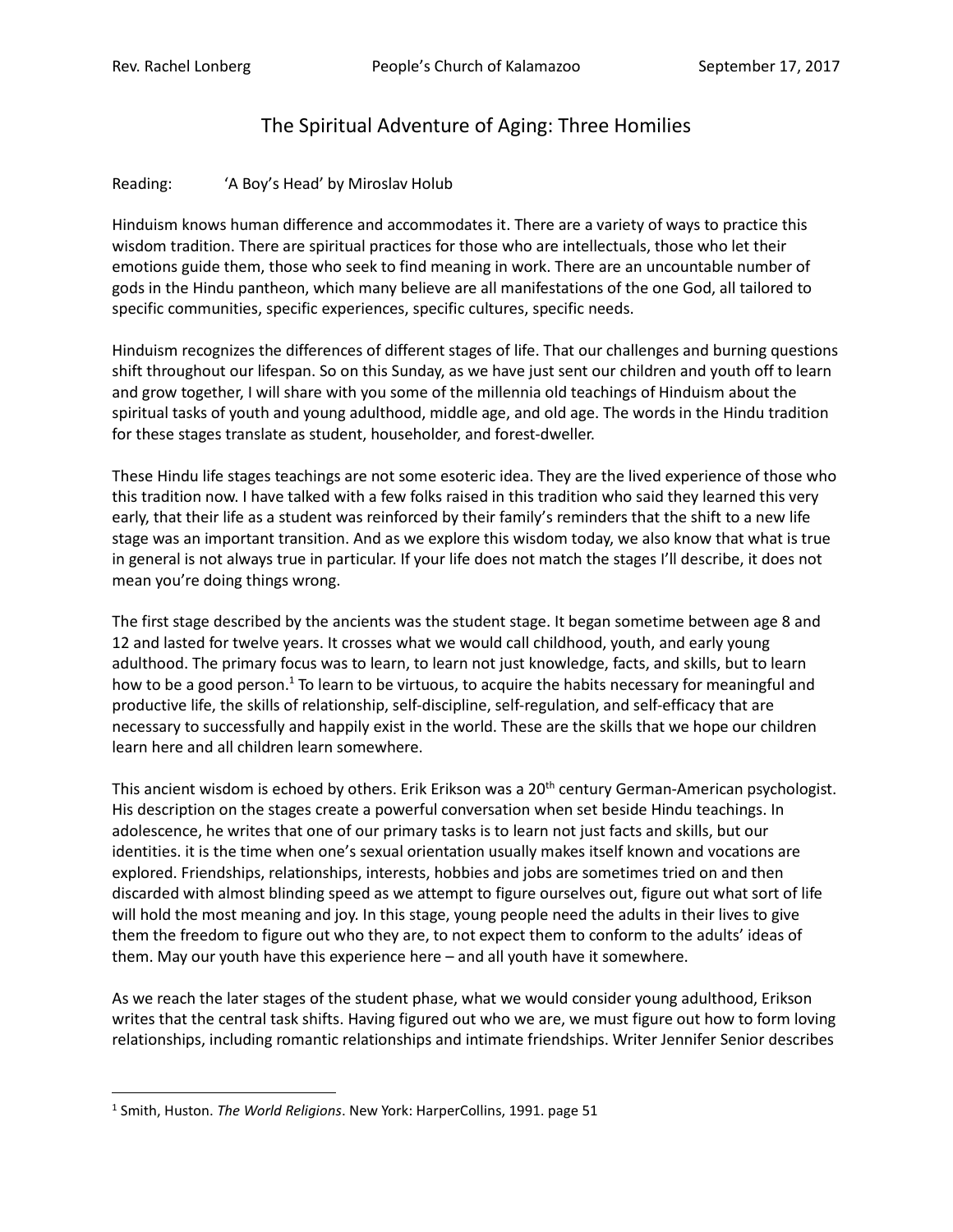$\overline{\phantom{a}}$ 

this task as learning to love, rather than vanish in a midst of narcissism and self-protection.<sup>2</sup> This task makes me think of the song we sang earlier, welcoming the lover of leaving. There are times that we all need to leave – and leaving must not be our only response when faced with love. May our young adults be supported here as they learn to love – and may all young adults find that support somewhere.

One of the ways we can make sure that all the children in our community have safe places to learn and grow is by continuing our long partnership with Lincoln School. People's people tutor students there regularly – and this morning we all have the opportunity to support the school with our money. Please give generously.

## Reading: 'Foreseeing' by Sharon Bryan

In the Hindu tradition, the householder phase of life typically begins with marriage. We know that moving into middle age might be marked by marriage or by many other things. A significant birthday. Signing a lease. Buying a home. Getting married. Having a child. Physical changes like an increasing numbers of gray hairs or thinning hair, or balding hair. For me, just over two years ago, in a two-month span, I had my first child, bought my first home, and started my first job that I didn't have a plan to leave, whether because it was a short term contract or because I just knew in my bones it wasn't forever. And when that whirlwind calmed, I said to myself, this is a new phase of life. This might be middle age.

The ancient Hindus called this stage being a householder and it was marked by the pursuit of three things: pleasure, success, and duty. For the ancients, marriage and family life was the area in which pleasure was pursued. Success was pursued through work and vocation. Duty was pursued through involvement with the wider world and civic participation.

Duty is an important part of middle age. For many of us, though not all, middle age is marked by living into the commitments we have already made. If we have had children, we keep parenting, day after day, whether we particularly want to or not. If we are married, we live into the promises we made again and again. Our career trajectory is often set and we dutifully do the work before us.

This is not to say that these earlier choices are irreversible. We know career changes happen. We know that people who once swore they never wanted children change their mind. We know that marriages and romantic partnerships end. We know that for many, here in our church and beyond, ending a marriage or committed relationship is a right choice, if sometimes a hard one. Sometimes, it is a choice that our partner makes for us and we do our best to live through it. Sometimes, it is a logistical nightmare to legally and physically untangle two or more lives that have grown intertwined. There are a lot of people in this church community navigating separation and divorce right now. We see you. We hold you in our hearts. We offer our support.

Being middle aged, looking ahead toward what we hope is a full second half of life, in many ways, means living into, or living in the shadow of, our previous commitments and finding our meaning and truth there.

In this middle part of adulthood, Erik Erikson tells us that our developmental task is to 'how to lead productive lives and leave something behind for future generations rather than succumb to inertia.' It is

<sup>2</sup> Senior, Jennifer. *All Joy and No Fun: The Paradox of Modern Parenthood.* New York: Ecco, 2014. page 229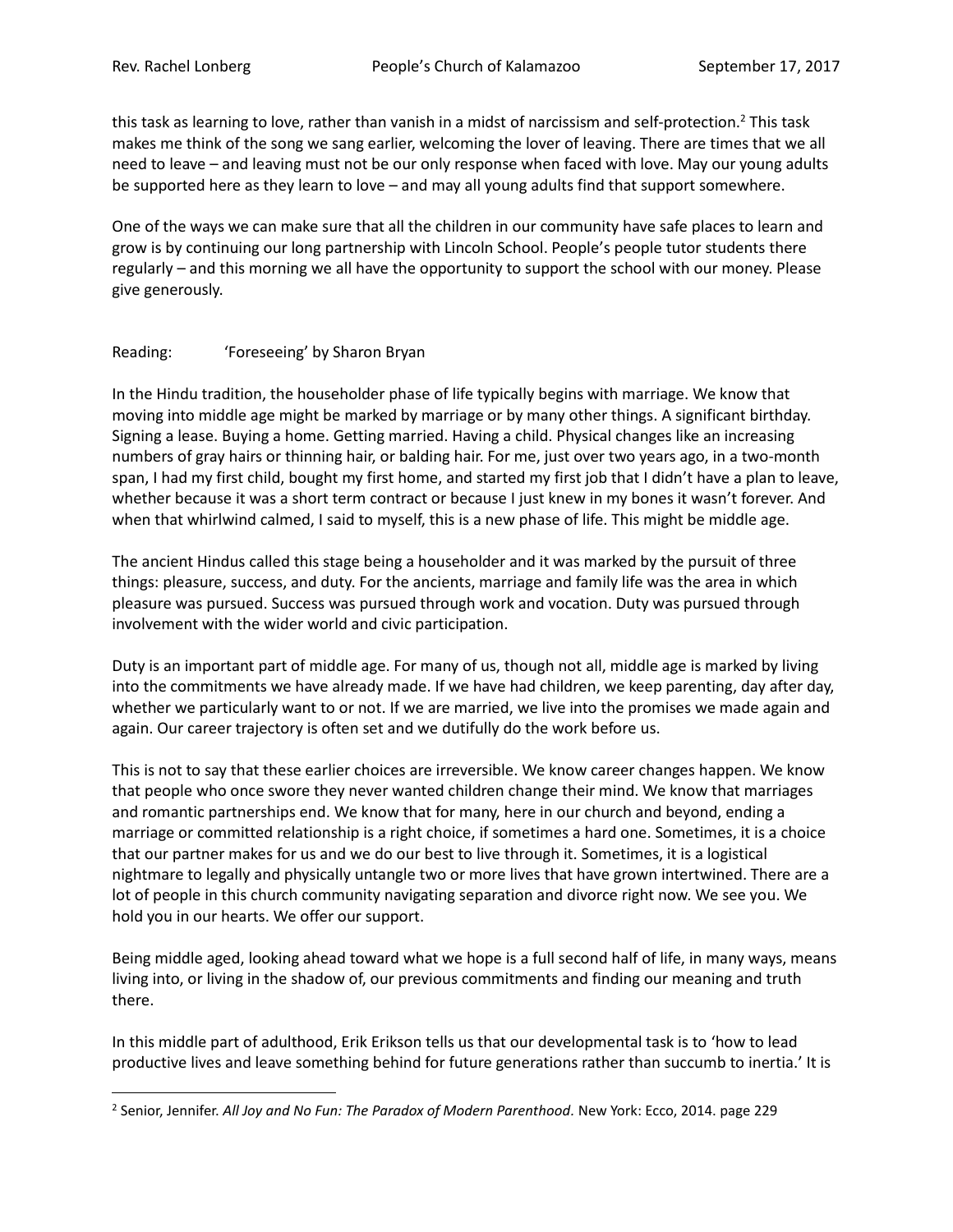l

about creation, about becoming generative, about creating something new. There are echoes of this in the ancient teachings about involvement in the wider world during the householder stage. What does it mean to be a generative adult? It means to commit to the wider community and larger causes. It means to remember that we are all in this together and all of us need all of us to make it. We saw an example of living a generative life this morning when we dedication our religious education teachers. These people are giving of themselves to creative loving, learning communities for our children and youth. That is taking the long view. That is planting trees whose shade you will never lie in. And we know there are many ways to do this.

Another white American psychologist, this one Dan P. McAdams, the chair of the psychology department at Northwestern, reflects on this. He writes, 'Highly generative adults invest considerable time, money, and energy into ventures whose long-term payoff is hardly a sure bet. Raising children, teaching Sunday School, agitating for social change, working to build up valued social institutions—these kinds of generative efforts often involve as much frustration and failure as fulfillment. Yet, if one's internalized and evolving life story—one's narrative identity—shows again and again that suffering can be overcome, that redemption typically follows life's setbacks and failures, then seeing one's life in redemptive terms would appear to be an especially adaptive psychological things to do.<sup>13</sup>

It religious language, we would call this having faith. Having faith that what we do matters in the grand scheme of things even if we never live to see the results. Having faith that despite the frustrations, despite the reality that there might be more fun ways to pass time, showing up for one another and our community matters. Faith that our efforts will pay off in ways we may never be aware of, in ways we might not live to see. Here, we believe in the power of human agency, that each of us and all of us how the power to make the world better.

One of the ways that we show up for one another here is by taking time in our service to recognize the milestones in our lives. Today, we are going to weave sharing with song.

Readings: 'Wonder as Wander' by Sharon Olds 'Poem on My 79<sup>th</sup> Birthday' by Peter Everwine

The third stage of life is old age. In the Hindu tradition, that begins with the birth of the first grandchild. In our lives, that might begin with a certain birthday, retirement, a child's milestone, or a physical change, noticing one day that our body doesn't work quite like it used to.

In the Hindu tradition, this stage of life is called being a forest-dweller. Retirement means not only retiring from paid employment, but retiring from many of the tasks of life. Traditionally, it meant retiring from family obligations and community obligations, leaving those tasks to the householders, the middle aged people. Then, the person entering old age would go live in the forest, to live in solitude and contemplation, focusing on spiritual development<sup>4</sup>. As comparative religion scholar Huston Smith writes, 'Retirement looks beyond the stars, not to the village streets. It is the time for working out a philosophy into a way of life.'

<sup>&</sup>lt;sup>3</sup> from McAdams, Dan P. "The Redemptive Self: Generativity and the Stories Americans Live By." *Research in Human Development* 3 (2006): page 93.

<sup>4</sup> Smith, Huston. *The Illustrated World Religions: A Guide to Our Wisdom Traditions.* New York: HarperCollins, page 40.